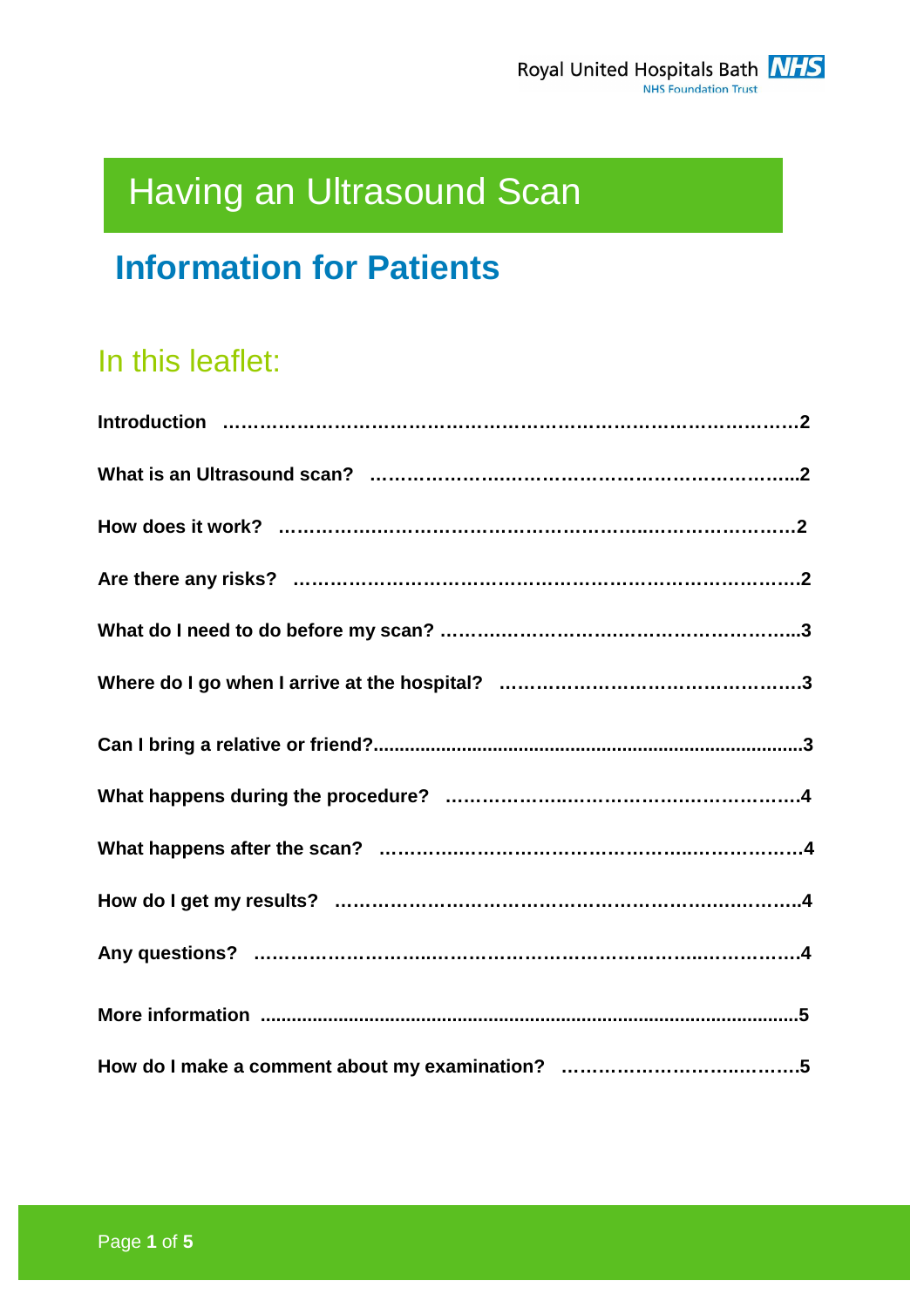### **Introduction**

This leaflet tells you about having an ultrasound scan. It explains how the test is done, what to expect, and what the possible risks are.

If you have any questions or concerns, please do not hesitate to speak to a doctor or nurse caring for you.

#### What is an Ultrasound scan?

Ultrasound is a non-invasive way of looking inside your body to help diagnose medical conditions and guide treatment. An ultrasound scanner uses high-frequency sound waves and computers to produce pictures of the organs and other structures inside the body, which can be viewed on a computer monitor.

Ultrasound is particularly useful to evaluate the organs of the abdomen and pelvis, blood flow in vessels, superficial structures such as the thyroid gland and lymph glands, muscles and tendons and to identify fluid in the chest or abdomen. It is the imaging test of choice to assess the developing foetus in pregnant women.

### How does it work?

The ultrasound examination is performed by a Radiologist, who is a doctor specially trained to carry out imaging examinations and to interpret the images. Some ultrasound examinations may be performed by a Sonographer, who is a health professional highly trained to carry out and report these scans.

The Radiologist or Sonographer uses a handheld device called a transducer, which is moved across the body surface and transmits the sound waves into your body. These sound waves are reflected back to the transducer from the different structures and tissues inside the body. The returning sound waves are converted by a computer into a moving image of the internal structures of the body, and the images are displayed on a computer screen.



## Are there any risks?

Ultrasound scanning does not use ionizing radiation (x-rays) and is considered a very safe test. For this reason it is often the preferred imaging test in pregnant women and children.

Tenderness in the area that has been examined is uncommon and usually resolves within a few hours of the examination.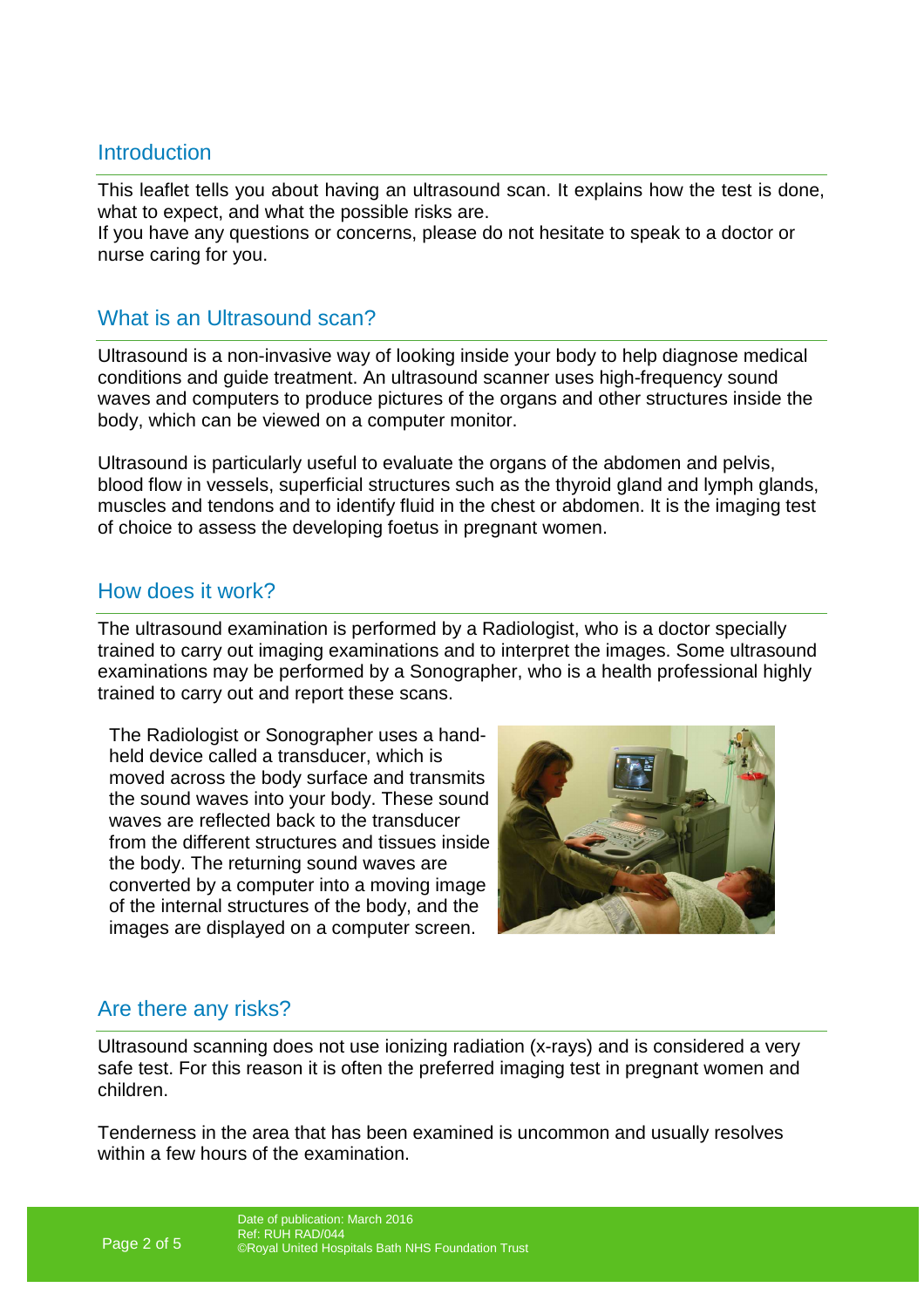## What do I need to do before my scan?

#### **Dietary preparation.**

Guidelines about eating and drinking before your scan vary depending on the part of the body to be examined, and you should follow the instructions you are given with your appointment letter.

We may ask you not to eat, and to take clear fluids only, for 6 hours before a scan of the abdomen. If you are diabetic using insulin, please contact the Radiology department for advice.

You may need to drink fluids to fill the bladder for a scan of the kidneys, bladder or pelvis. If you would prefer to do this on arrival at the hospital, please plan to arrive approximately 30 minutes before your appointment time.

#### **Taking tablets and medicines**

You should continue to take all your normal medication.

## Where do I go when I arrive at the hospital?

Please report to the reception desk in the Radiology main department (B7) or PAW Ultrasound (D3) with your appointment letter 10 minutes before your appointment time. Please click on the following link for a site map of the hospital:

http://www.ruh.nhs.uk/finding/documents/RUH\_directory\_map.pdf

You will be asked to sit in the waiting area until called by a member of staff. A member of the team will explain the test and answer any questions.

You should wear clothing that allows easy access to the area that is being examined. If you have to undress for the procedure, you will be shown to a private cubicle and asked to change into a clean gown. You will be asked to remove all jewellery and metal from the area to be scanned. Your clothes and valuables will be secured in a locker until after the procedure.

## Can I bring a relative or friend?

You may bring a relative or friend with you to the appointment and, if you wish, they will usually be able to accompany you in the examination room.

If you need an interpreter or a chaperone, please tell us when you receive your appointment so that we can arrange this.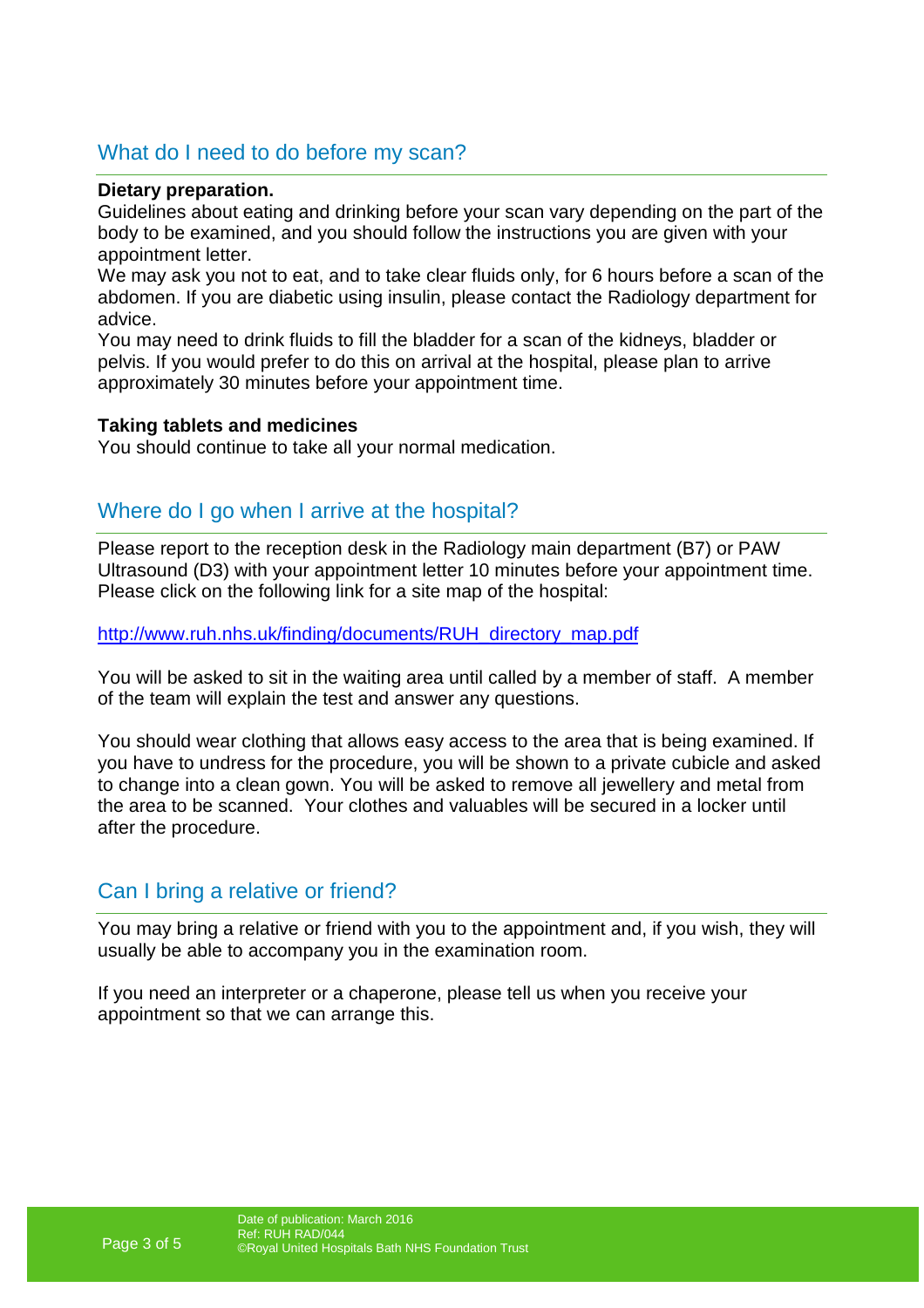## What happens during the procedure?

You will be taken into the Ultrasound Scanning Room and asked to sit or lie down on the examination couch. The area to be examined is exposed while the rest of the body is covered. The lighting in the room is usually dimmed in order to see the images on the computer monitor more clearly.

The Radiologist / sonographer will apply clear gel to your skin before placing the "transducer" (a smooth hand held device) onto this area using gentle pressure. The transducer is moved across the area with a sliding and rotating action and the real-time images are displayed on the computer screen. The Radiologist / sonographer records still pictures from the moving images on the screen.

During the examination you may be asked to perform some simple movements to improve the quality of the imaging. These may include holding your breath or turning into a different position, such as lying on your side or sitting up.

Occasionally it may be necessary for the Radiologist/sonographer to apply greater pressure with the transducer in order to see or assess deeper structures in the abdomen. However, if any of these manouevres cause you concern or discomfort, you should inform the Radiologist / sonographer immediately.

The examination takes approximately 10-20 minutes to perform.

#### What happens after the scan?

When the examination is finished the gel is wiped off and you will be able to dress and leave immediately. You may eat and drink as normal as soon as the examination is finished.

#### How do I get my results?

The Radiologist / sonographer who performed the examination will review the images and send a report to your doctor. Your GP or hospital Consultant who referred you for the test will see you to discuss the results.

## Any questions?

We will do our best to make your visit as comfortable and stress free as possible. If you have any questions or suggestions for us, please contact Ultrasound appointments on 01225 825529/825637 (Main department) or 01225 824568/824380 (PAW Ultrasound).